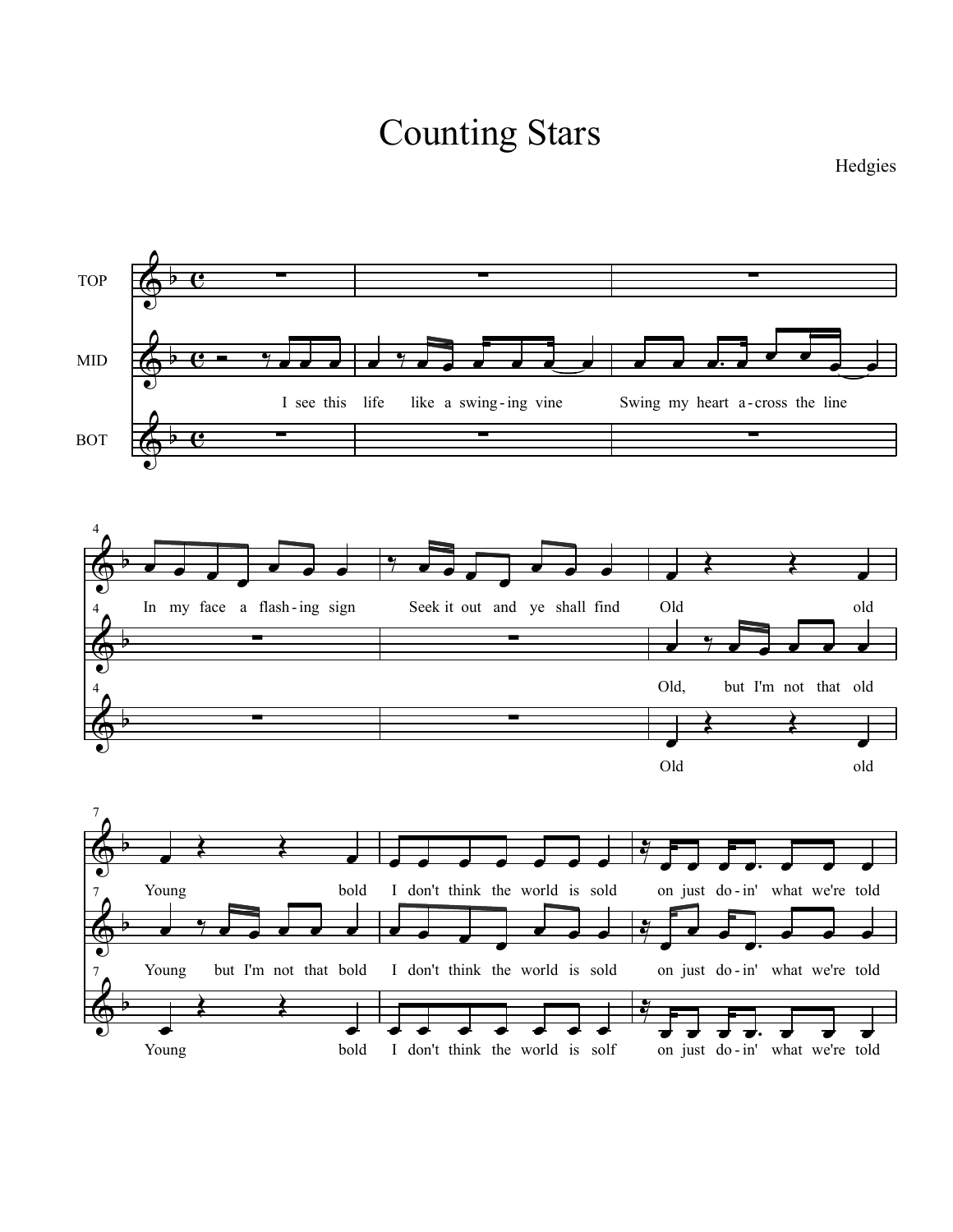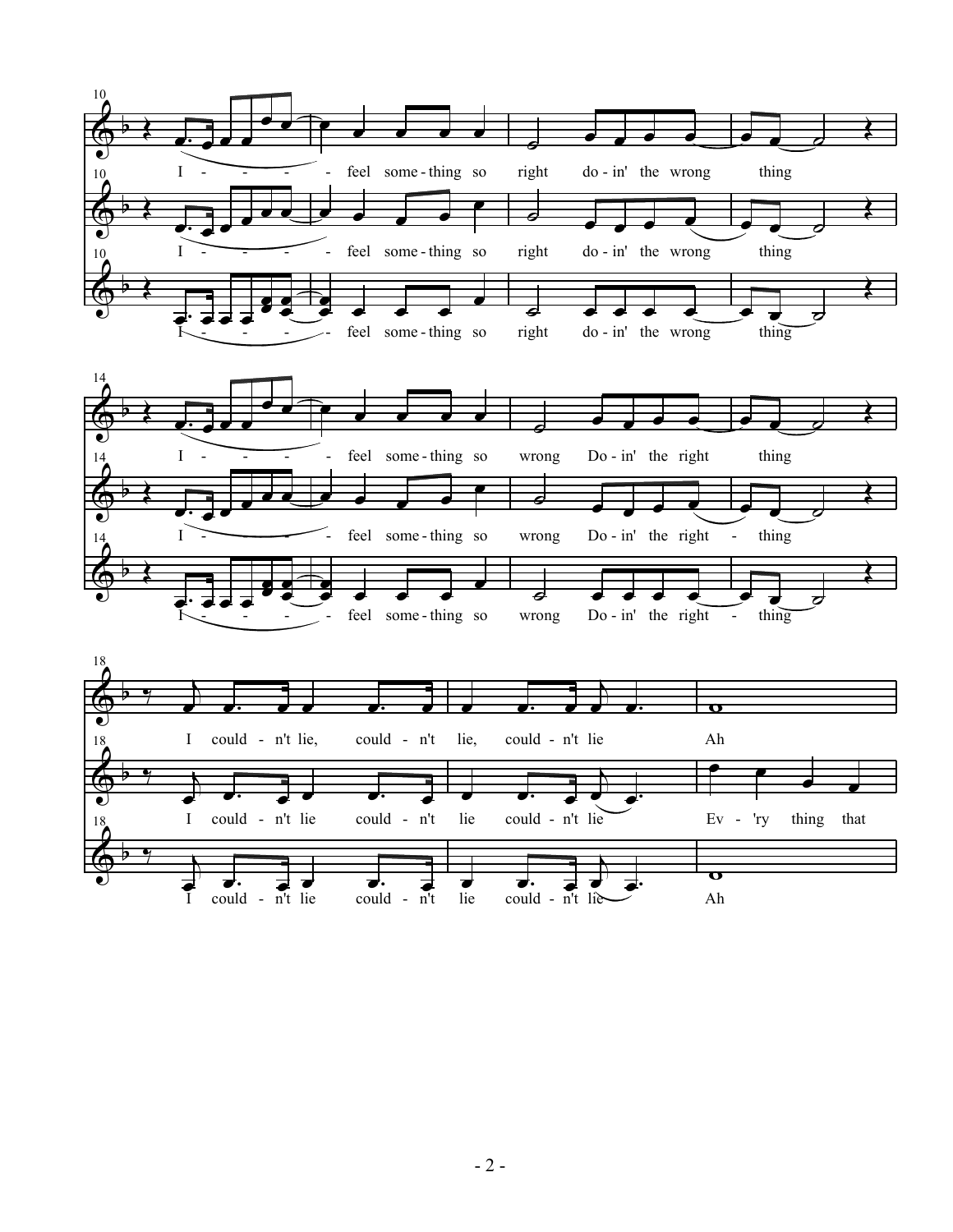



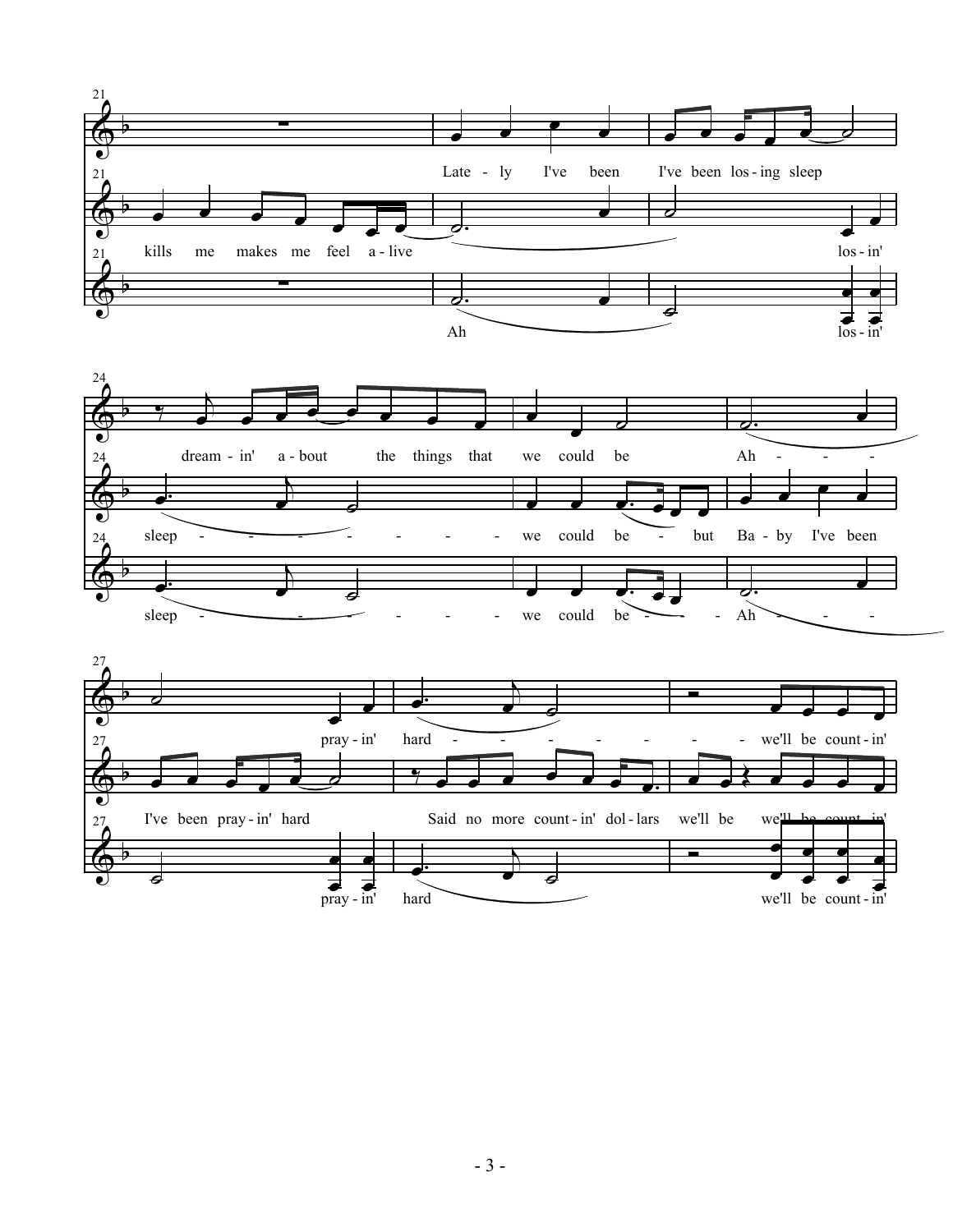



![](_page_3_Figure_2.jpeg)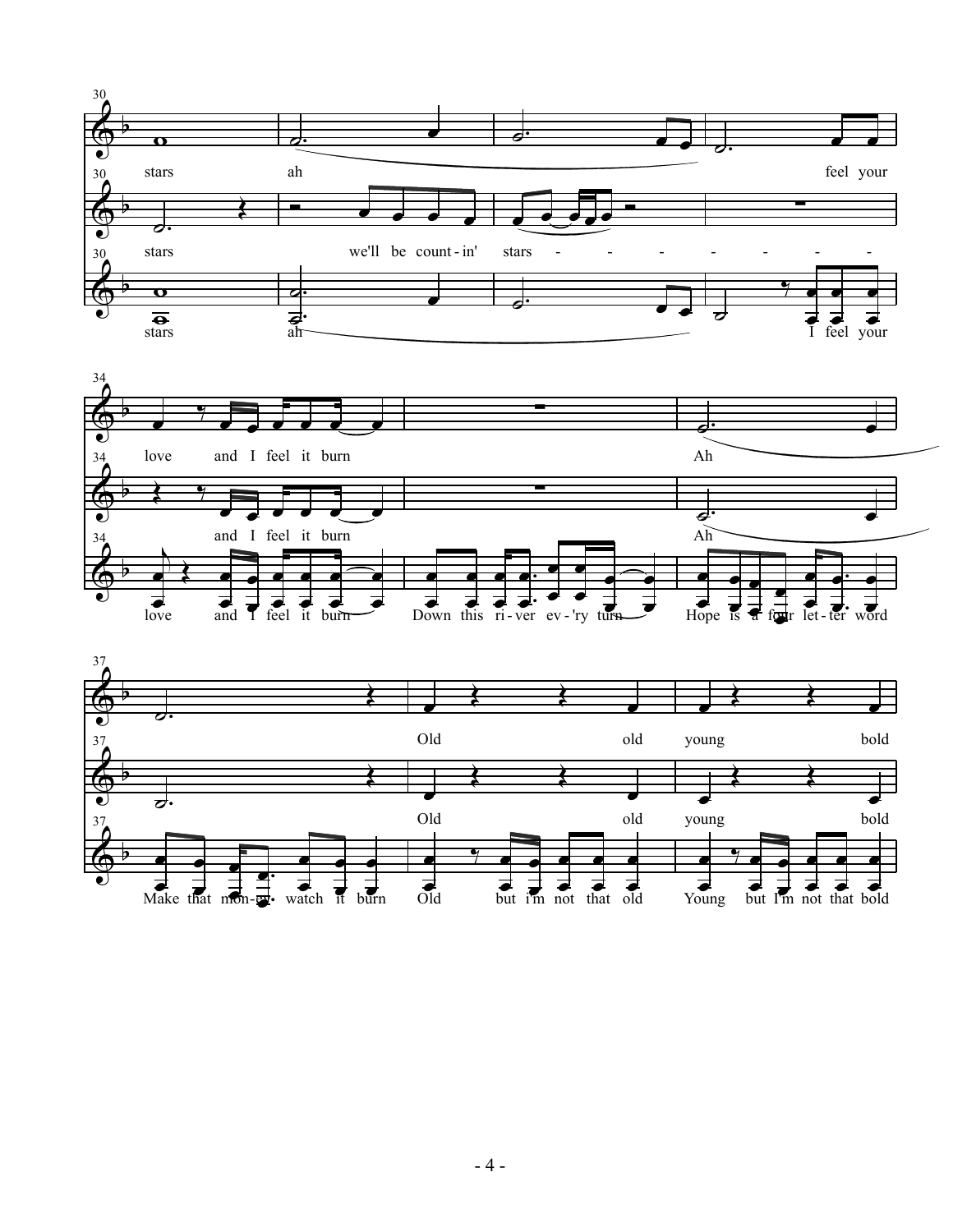![](_page_4_Figure_0.jpeg)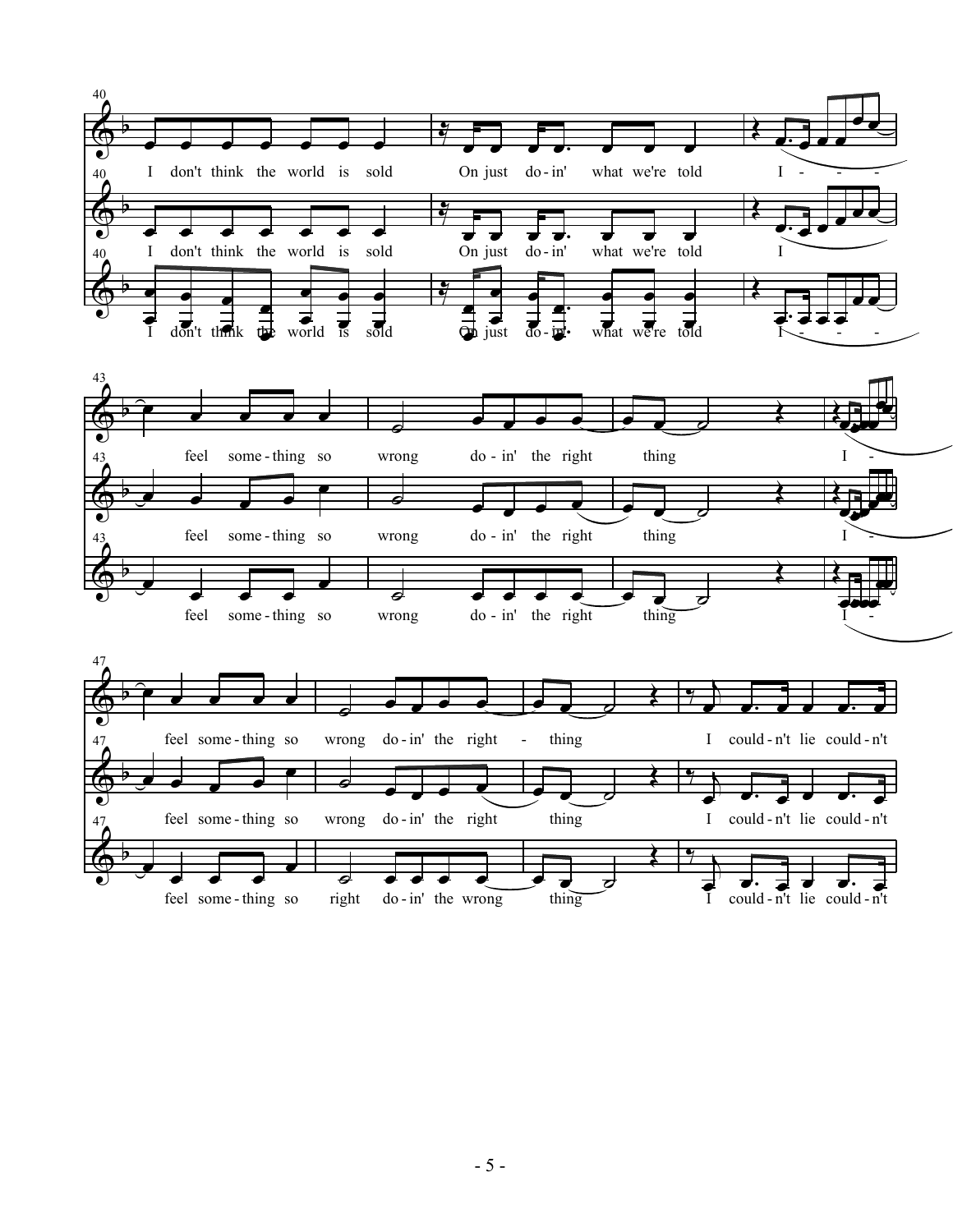![](_page_5_Figure_0.jpeg)

![](_page_5_Figure_1.jpeg)

![](_page_5_Figure_2.jpeg)